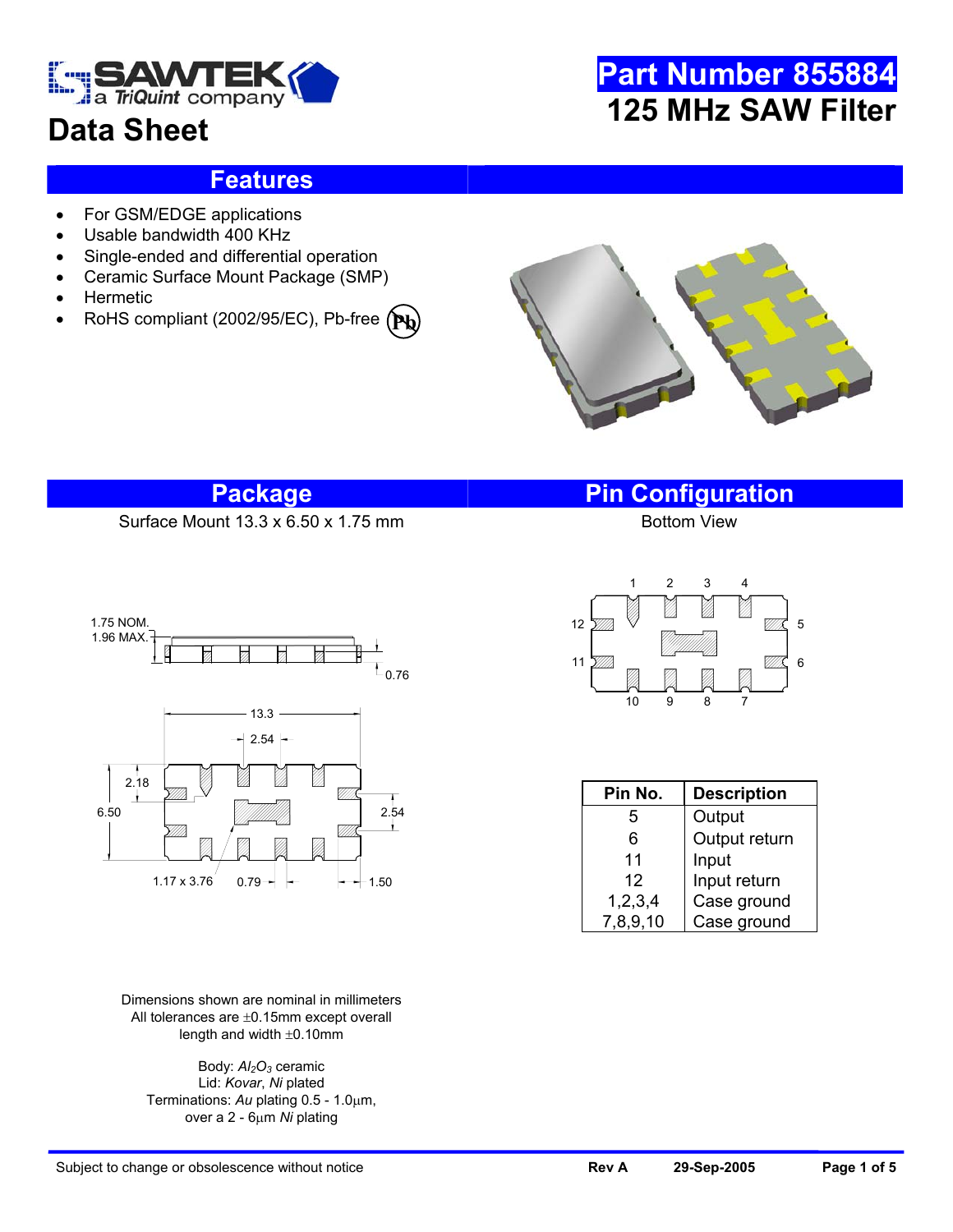

## **Data Sheet**

## **Electrical Specifications (1)**

**Operating Temperature Range: (2)** 

-10 to +85  $^{\circ}$ C

| Parameter <sup>(3)</sup>        | <b>Minimum</b>           | <b>Typical</b>  | <b>Maximum</b>               | Unit       |
|---------------------------------|--------------------------|-----------------|------------------------------|------------|
| <b>Center Frequency</b>         |                          | 125             |                              | <b>MHz</b> |
| <b>Insertion Loss at Fo</b>     | $\overline{4}$           | 5.7             | $\overline{7}$               | dB         |
| 1 dB Lower Frequency            |                          | 124.719         | 124.8                        | <b>MHz</b> |
| <b>1 dB Upper Frequency</b>     | 125.2                    | 125.307         |                              | <b>MHz</b> |
| <b>8 dB Lower Frequency</b>     | 124.4                    | 124.494         |                              | <b>MHz</b> |
| 8 dB Upper Frequency            |                          | 125.547         | 125.6                        | <b>MHz</b> |
| 20 dB Lower Frequency           | 123.8                    | 124.313         |                              | <b>MHz</b> |
| 20 dB Upper Frequency           |                          | 125.742         | 126.2                        | <b>MHz</b> |
| <b>Amplitude Variation</b>      |                          |                 |                              |            |
| 124.8 - 125.2 MHz               |                          | 0.62            | $\mathbf{1}$                 | dB p-p     |
| <b>Group Delay Variation</b>    |                          |                 |                              |            |
| 124.8 - 125.2 MHz               |                          | 194             | 300                          | nsec       |
| <b>Absolute Delay</b>           |                          |                 |                              |            |
| 124.8 - 125.2 MHz               | 0.7                      | 1.230           | 1.7                          | usec       |
| <b>Absolute Attenuation</b>     |                          |                 |                              |            |
| 10 - 112 MHz                    | 55                       | 72              |                              | dB         |
| 112 - 115.5 MHz                 | 43                       | 66              |                              | dB         |
| 115.5 - 119 MHz                 | 40                       | 61              |                              | dB         |
| 119 - 121.6 MHz                 | 34                       | 47              |                              | dB         |
| 121.6 - 123.2 MHz               | 25                       | 34              |                              | dB         |
| 123.2 - 123.8 MHz               | 20                       | 32              |                              | dB         |
| 126.2 - 126.8 MHz               | 20                       | 32              |                              | dB         |
| 126.8 - 128.4 MHz               | 25                       | 37              |                              | dB         |
| 128.4 - 131 MHz                 | 34                       | 48              |                              | dB         |
| 131 - 134.5 MHz                 | 40                       | 51              |                              | dB         |
| 134.5 - 138 MHz                 | 43                       | 59              |                              | dB         |
| 138 - 450 MHz                   | 55                       | 72              |                              | dB         |
| <b>Input/Output VSWR</b>        |                          |                 |                              |            |
| 124.8 - 125.2 MHz               |                          | 1.51/1.79       | 2.3                          |            |
| Source Impedance <sup>(4)</sup> | $\blacksquare$           | 50              | ÷,                           | $\Omega$   |
| Load Impedance <sup>(4)</sup>   | $\overline{\phantom{0}}$ | $\overline{50}$ | $\qquad \qquad \blacksquare$ | $\Omega$   |

#### **Notes:**

1. All specifications are based on the test circuit shown on page 4

2. In production, devices will be tested at room temperature to a guardbanded specification to ensure electrical compliance over temperature

3. Electrical margin has been built into the design to account for the variations due to temperature drift and manufacturing tolerances

4. This is the optimum impedance in order to achieve the performance shown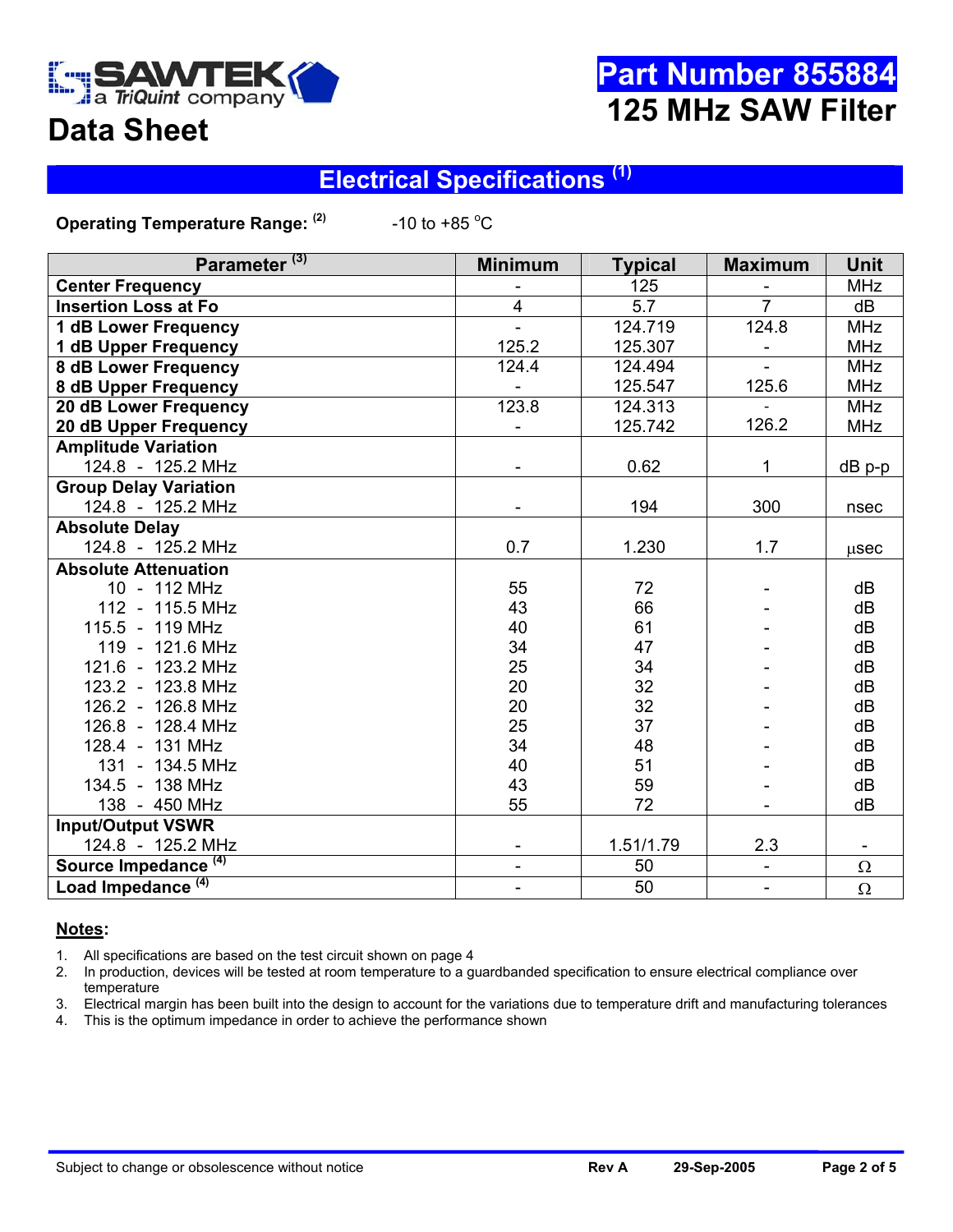

### **Typical Performance (at +25o C)**



Subject to change or obsolescence without notice **Review Subject to change 3 of 5 Page 3 of 5 Page 3 of 5**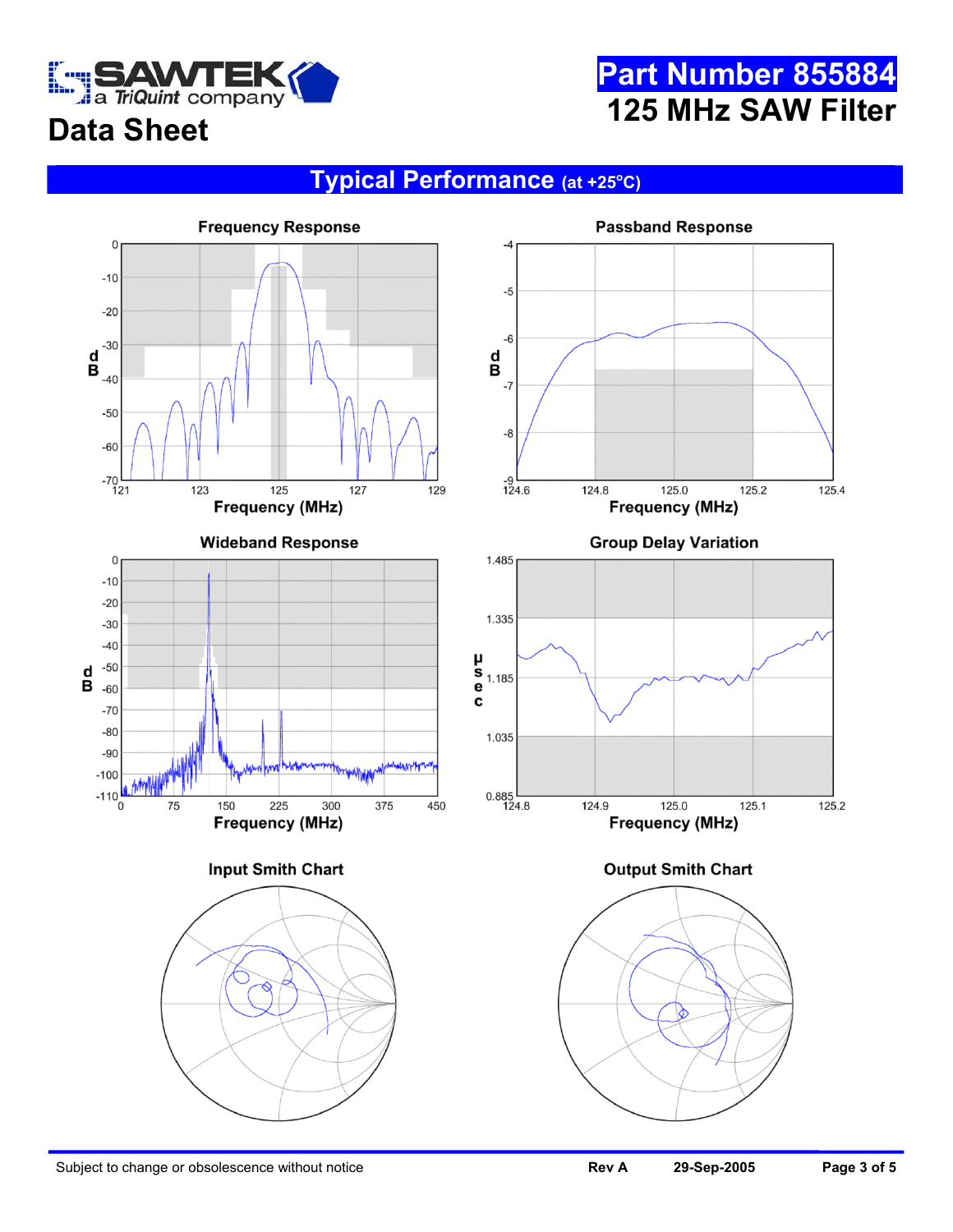

## **Data Sheet**

## **Matching Schematics**

Actual matching values may vary due to PCB layout and parasitics



# XXXXXX  $ID Dot\_$   $\qquad$  Date Code SAWTEK 855884



The date code consists of: day of the current year (Julian, 3 digits), last digit of the year (1 digit) and hour (2 digits)

This footprint represents a recommendation only Dimensions shown are nominal in millimeters



 $0.3 + 2.0 + 4.0$   $0.3 + 4.0$ A 1.75 φ φ  $\odot$  $\odot$ ক্ত  $\overline{\odot}$  $\overline{\odot}$  $\overline{\circ}$  $\overline{\odot}$  $\overline{\Theta}$  $\overline{\circ}$  $\oplus$  $\oplus$ 11.5



Dimensions shown are nominal in millimeters Packaging quantity:2000 units/reel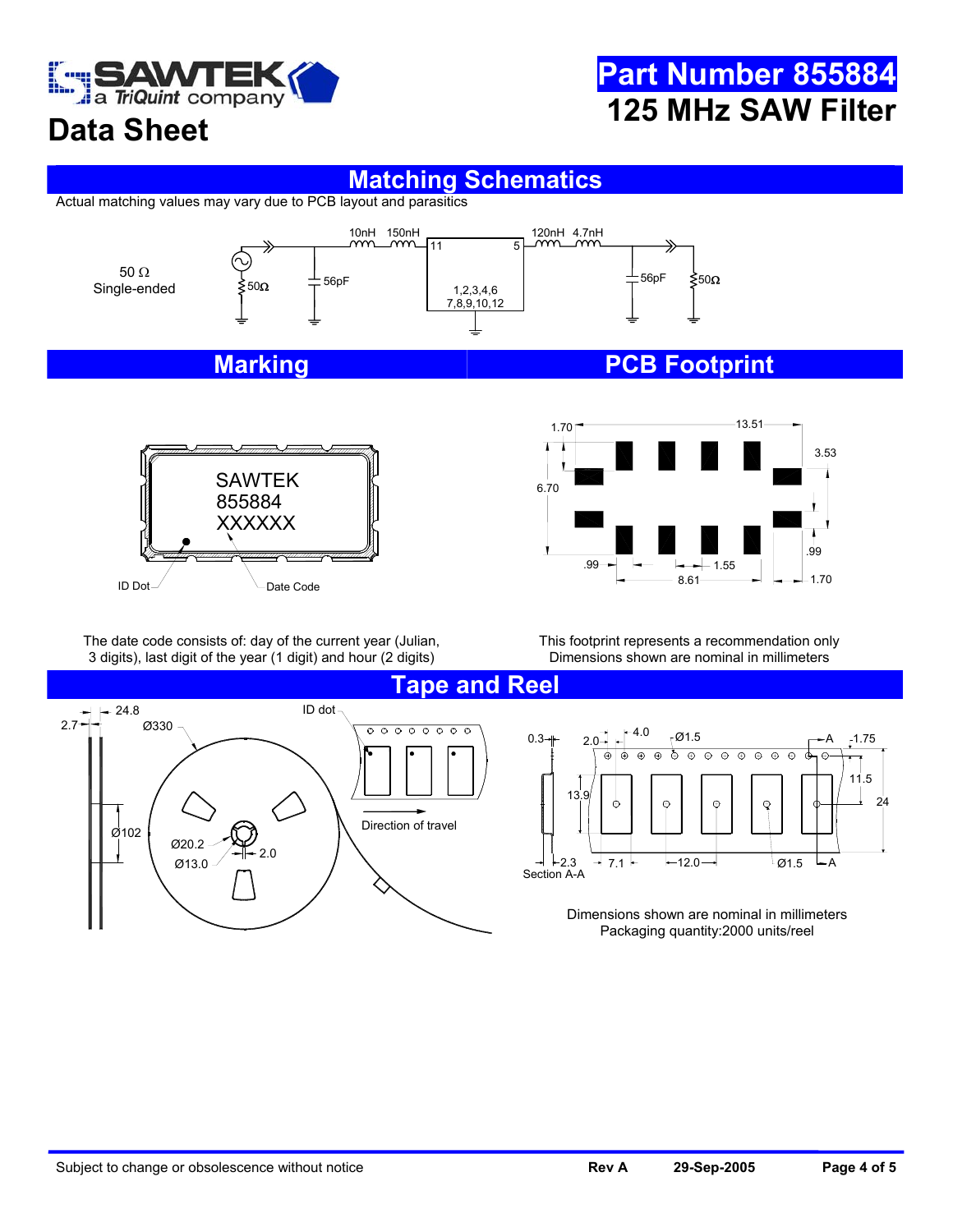

## **Data Sheet**

| <b>Maximum Ratings</b>             |                  |                          |                          |                |             |  |  |  |
|------------------------------------|------------------|--------------------------|--------------------------|----------------|-------------|--|--|--|
| <b>Parameter</b>                   | <b>Symbol</b>    | <b>Minimum</b>           | <b>Typical</b>           | <b>Maximum</b> | <b>Unit</b> |  |  |  |
| <b>Operating Temperature Range</b> |                  | -10                      | $+25$                    | +85            | $\circ$     |  |  |  |
| Storage Temperature Range          | <sup>l</sup> sta | -40                      | $\overline{\phantom{0}}$ | $+125$         | $\sim$      |  |  |  |
| Input Power                        | $P_{in}$         | $\overline{\phantom{a}}$ | $\overline{\phantom{0}}$ | 10             | dBm         |  |  |  |

### **Important Notes**

#### **Warnings**

- Electrostatic Sensitive Device (ESD)
- Avoid ultrasonic exposure

### **RoHS Compliance**

• This product complies with EU directive 2002/95/EC (RoHS) (Pb

#### **Solderability**

- Compatible with JEDEC J-STD-020C **Pb**-free process, **260°C** peak reflow temperature ([see soldering profile](http://www.triquint.com/company/divisions/sawtek/solder.cfm))
	- **Links to Additional Technical Information**

[PCB Layout Tips](http://www.triquint.com/company/divisions/sawtek/pcbtips.cfm) **CONFINGT CONSTRUSTED ASSESS** Cualification Flowchart CONSTRUSS CONSTRUSS [Soldering Profile](http://www.triquint.com/company/divisions/sawtek/solder.cfm)

[S-Parameters](mailto:custservice@sawtek.com?subject=S-parameter request) **RoHS** information **ROHS** information **[Other Technical Information](http://www.triquint.com/company/divisions/sawtek/saw_tech_support.cfm)** 

Sawtek's liability is limited only to the Surface Acoustic Wave (SAW) component(s) described in this data sheet. Sawtek does not accept any liability for applications, processes, circuits or assemblies, which are implemented using any Sawtek component described in this data sheet.

### **SAWTEK**

PO Box 609501 Orlando, FL 32860-9501 USA

**Contact Information**  Phone: +1 (407) 886-8860 Fax: +1 (407) 886-7061 Email: [custservice@sawtek.com](mailto:custservice@sawtek.com) Web: [www.sawtek.com](http://www.triquint.com/company/divisions/sawtek/)

Or contact one of our worldwide Network of [sales offices](http://www.triquint.com/sales/), [representatives or distributors](http://www.triquint.com/sales/)